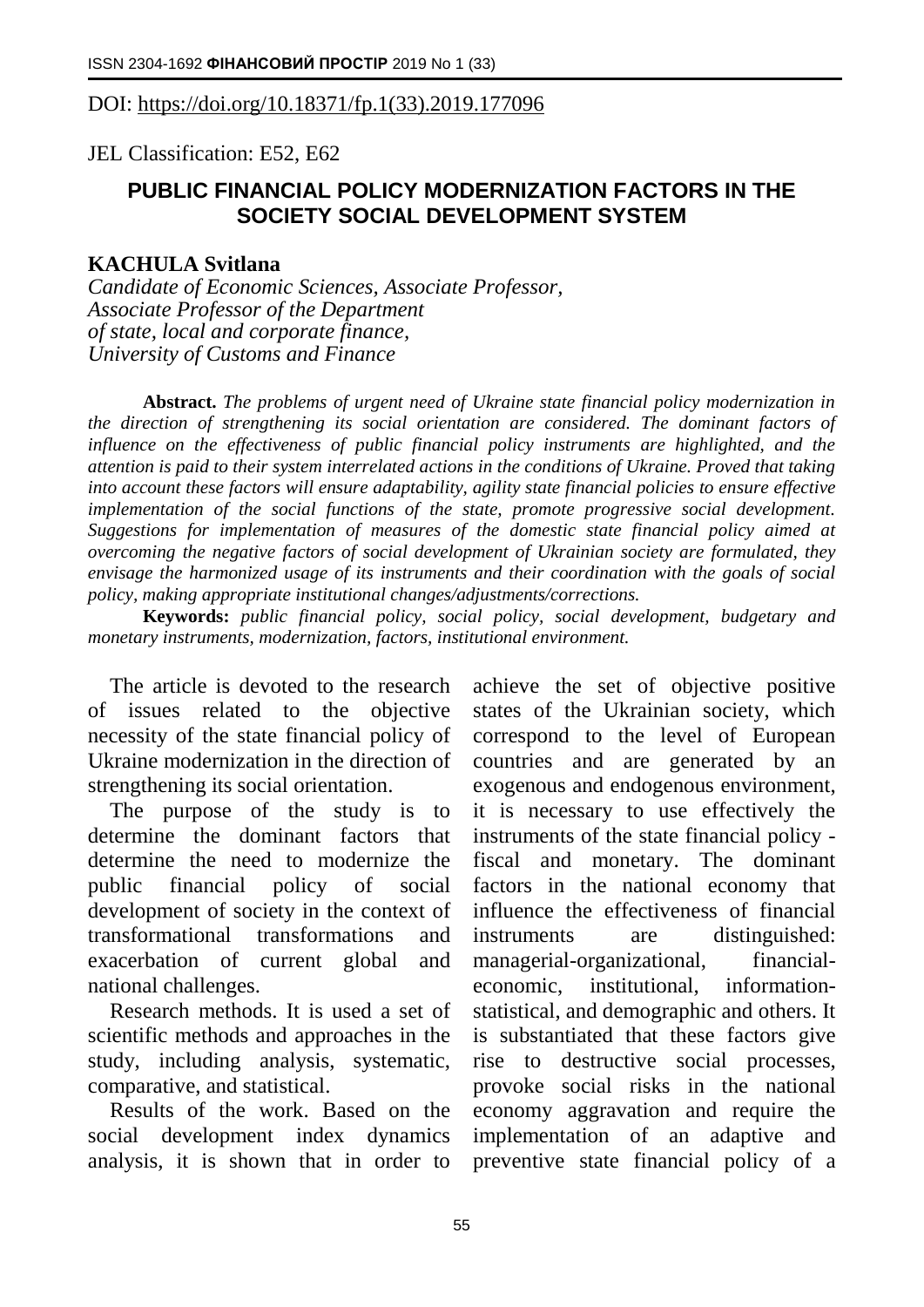tactical and strategic nature, taking into account the needs and potential demands of society, demographic changes, cyclical development of the economy. It is shown that the systemic effect of the negative factors that significantly affect the efficiency of the financial instruments of state policy to increase quality of life, determines the need to improve public financial policy aimed at social development of society through its modernization. It is determined that the main directions of modernization of the national public financial policy need to be coordinated with the strategic vector of development of Ukrainian society in the direction of European integration. In this context, the importance of aligning

public financial policy instruments with social policy and formulating a systematic approach to their use is substantiated, considering the effects of certain factors at the national and local levels. Proposals for implementation of systematic measures of the domestic state financial policy aimed at overcoming the negative factors of social development of Ukrainian society are formulated, which provide for making appropriate changes/adjustments/corrections for introduction of social innovations and institutional changes.

Scope of results: the system of state financial regulation, the state financial policy.

## *References*

1. Mazyarchuka V. (2018). Analiz metodik prognozuvannya osnovnih byudzhetoutvoryuyuchih podatkiv [Analysis of Methods of Forecasting Major Budgetary Taxes]. [in Ukrainian].

2. Bazilevich V.D. (2006). Byudzhet zalezhit vid protistoyannya [The Budget Depends on the Confrontation]. *Delo*, 215 (267), 6. [in Ukrainian].

3. Balackij E. (2006). Dialektika poznaniya i novaya pardigma ekonomicheskoj nauki [The Dialectic of Knowledge and the New Paradigm of Economic Science]. MEMO, 7, 73-79. [in Russian].

4. Vistup M. Grina na konferenciyi TED pro indeks socialnogo progresu [M. Green's speech at the TED conference on the Social Progress Index]. Retrieved from [https://ecoclubua.com/2015/04/ukrajina-zajnyala-62-mistse-za-rejtynhom-indeksu](https://ecoclubua.com/2015/04/ukrajina-zajnyala-62-mistse-za-rejtynhom-indeksu-sotsialnoho-prohresu/)[sotsialnoho-prohresu/.](https://ecoclubua.com/2015/04/ukrajina-zajnyala-62-mistse-za-rejtynhom-indeksu-sotsialnoho-prohresu/) [in Ukrainian].

5. Gavrov S. N. (2012). Modernizaciya [Modernization]. Sociokulturnaya antropologiya: istoriya, teoriya, metodologiya. *Enciklopedicheskij slovar*. Moskva: Akademicheskij proekt: Konstanta, 821-830. [in Russian].

6. Geyec V.M. (2015). Ekonomika Ukrayini: problemi i perspektivi [The Economy of Ukraine: Problems and Prospects.]. *Ekonomika i prognozuvannya*, 4, 7–22. [in Ukrainian].